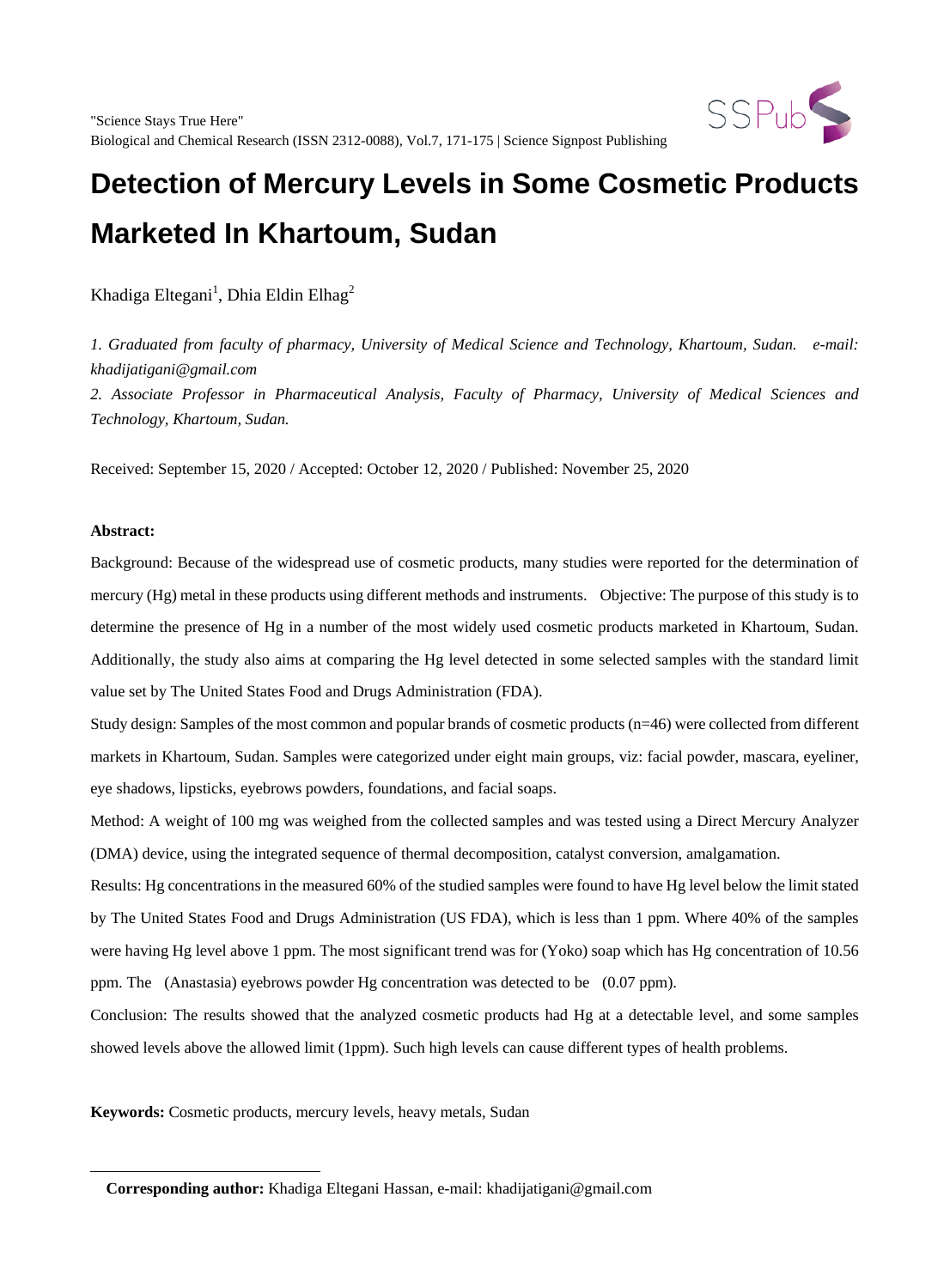# **1. Introduction**

Cosmetics are generally mixtures of chemical compounds, some being derived from natural sources, many being synthetic. In the U.S., the Food and Drug Administration (FDA) defines cosmetics as " agents intended to be applied to the human body for cleansing, beautifying, promoting attractiveness or altering the appearance without affecting the body's structure or functions'' (1).

These are serious concerns about the effect of heavy metals as there is a variety of toxic ingredients found in skin lightening creams which could cause serious damage, especially after prolonged applications.

Mercury (Hg) is one of the most hazardous heavy metals that can cause serious damage if not handled with caution. It can negatively impact human health, causing disorders in several biological systems such as cardiovascular, immune and reproductive systems  $(2-3)$ . Heavy metals are used in a large number of cosmetic products for different purposes. However, Hg is particularly used for its effect of lightening the skin, especially in skin-lightening creams, Mercury in cosmetics can destroy the melanin pigment, because it inhibits the production of pigment (melanin) in the skin and can lighten skin <sup>(4)</sup>. However, Hg is harmful to health and to the environment and for this reason, its use is banned in some countries. Nevertheless, phenyl Hg and its salts as well as thimerosal, are permitted as cosmetic preservatives only in eye make-up to a maximum permissible concentration of  $0.007\%$  (w/v), whereas as color additives, mercury and its compounds are allowed up to 1 ppm (5).

In addition to the above, more complicated actions of Hg are seen in the central nervous system, kidneys, liver, and even an interruption to the autoimmune processes that can occur after mercury exposure. Moreover, the concentration and chemical form plays a major role in the toxic effect of Hg.

Hg showed a significant impact on the environment because of the wide range of human activities that could facilitate the entrance of this metal into the environment. Several industries, for instance, are making products containing Hg on a relatively large scale  $(6)$ .

## **2. Materials and Methods**

Samples (n=46) were collected from Khartoum markets in Sudan, in February 2017. Six samples were randomly taken from different brands of facial powder, mascara, eyeliner, eye shadow, lipsticks, eyebrow powders, and foundations. Four samples were also collected from facial soaps.

From each sample, 100 mg was weighed using a sensitive balance. The samples were then introduced directly into the Direct Mercury Analyzer (DMA) device.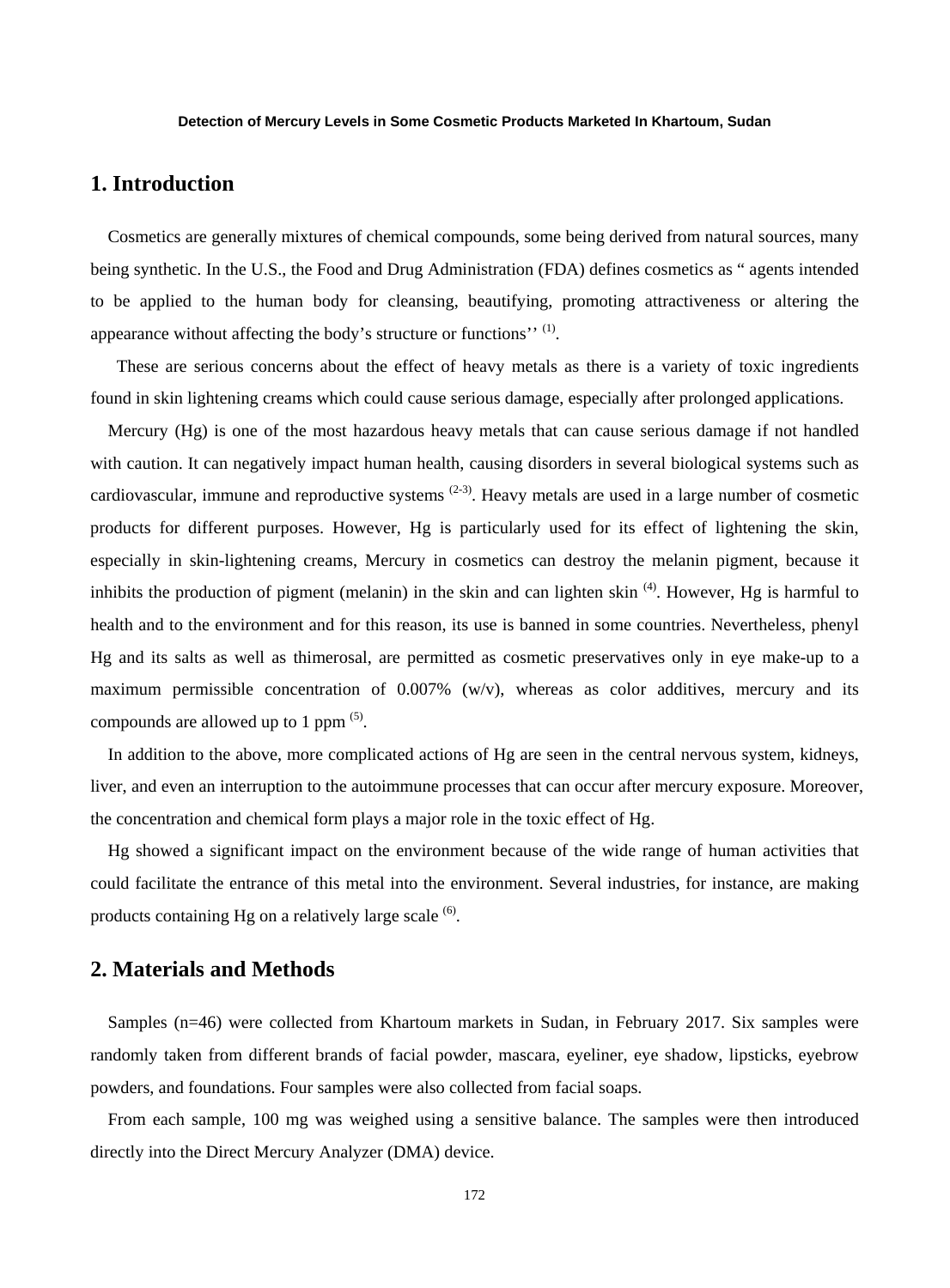

#### **Fig. 1 - the concentration of Mercury (Hg) in different brands of cosmetic products.**

Controlled heating in an oxygenated decomposition furnace is used to liberate mercury from solid and aqueous samples in the instrument. The sample is dried and then thermally and chemically decomposed within the decomposition furnace. The decomposition products are carried by flowing oxygen to the catalytic section of the furnace. Oxidation is completed and halogens and nitrogen/sulfur oxides are trapped. The remaining decomposition products are then carried to an amalgamator that selectively traps mercury. After the system is flushed with oxygen to remove any remaining gases or decomposition products, the amalgamator is rapidly heated, releasing mercury vapor. Flowing oxygen carries the mercury vapor through absorbance cells positioned in the light path of a single wavelength atomic absorption spectrophotometer. Absorbance (peak height or peak area) is measured at 253.7 nm as a function of mercury concentration.

## **3. Results and Discussion**

The results obtained are shown in figures-1

All the 46 samples analyzed were found to have Hg at various levels. From all the samples taken, 28 samples were found to have Hg level below the limit stated by The United States Food and Drugs Administration (US FDA), which is less than 1 ppm. The highest concentration of Hg detected was 10.56 ppm for (Yoko) soap. The eyeliner from (Benefit) contains the second-highest concentration of Hg (10.35 ppm). The least amount of Hg concentration was detected in (Anastasia) eyebrows powder (0.07 ppm).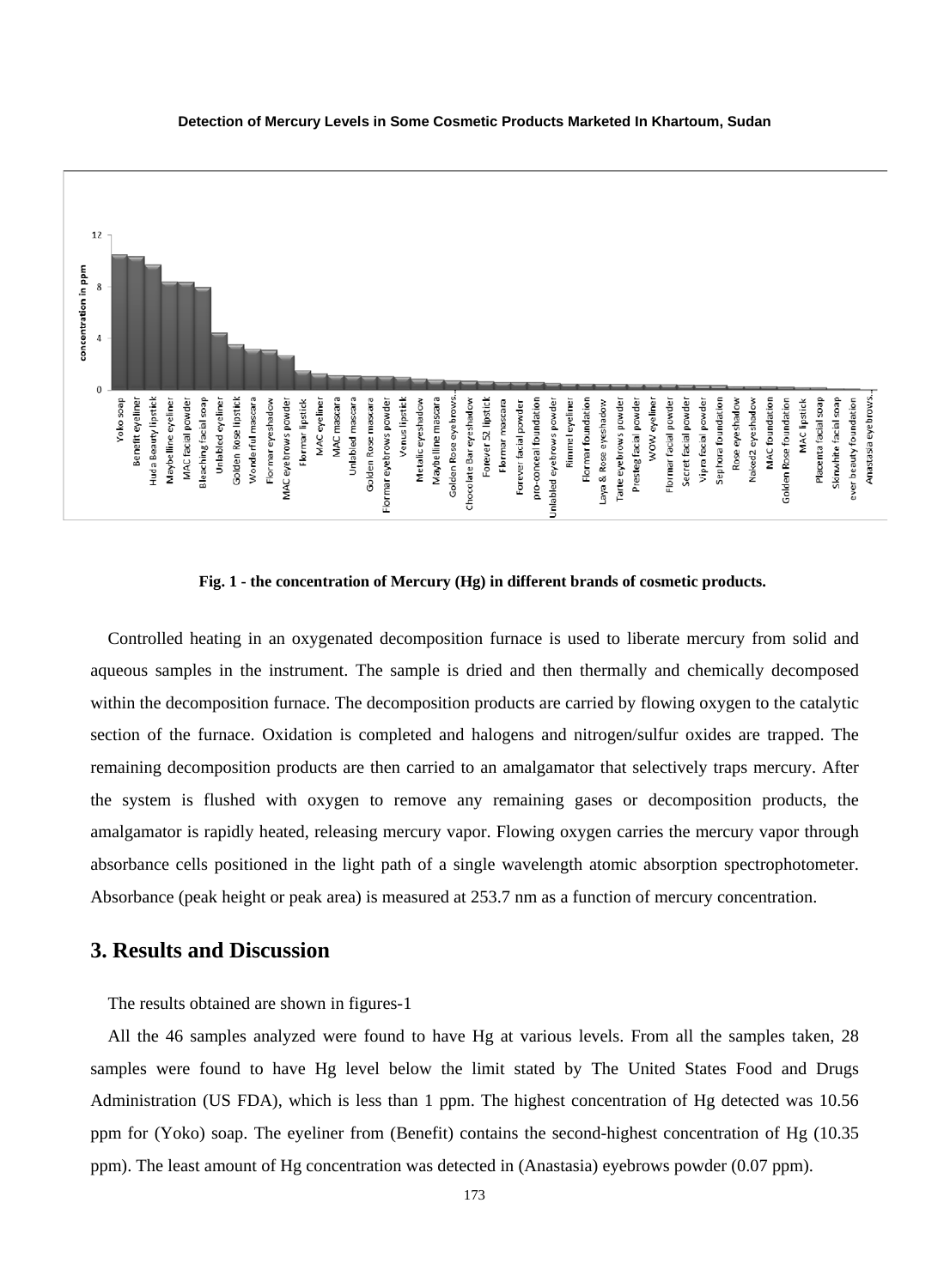Cosmetic products contain a variety of chemical substances, which could be used for different purposes. Some are used as a coloring agent, fragrances, emulsifiers, preservatives or even to enhance the texture. These ingredients could be naturally occurring or synthesized. Undoubtedly, presence of numerous heavy metals such as lead (Pb), zinc (Zn), aluminum (Al), chromium (Cr), manganese (Mn), titanium (Ti), and mercury (Hg) has raised serious concern, as the use of cosmetics, became cosmopolitan. However, the potential

Impact of these cosmetics on the skin depends on the level at which cosmetic products are made of  $(7)$ .

Our study indicated that Hg detectable in various cosmetic types. The results demonstrate that the concentration of mercury in 39% of products obtained from Sudanese markets did not meet the standards established by the FDA. Facial soaps along with lipsticks show relatively high levels of Hg. Also, several brands of eyebrow powders, eyeliners, foundations, mascara, and facial powders had a significant variation at Hg levels.

The hazardous nature of these products could result from their route of application. For instance; some foundations are available in spray form which can boost the inhalation of dispersed parts of the product. Likewise, lipsticks could be orally ingested. In addition, eyeliner and mascara both have a serious and negative impact on eye-wide. Besides, skin products -especially creamy- may lead to skin absorption of Hg through the trans-epidermal and trans-appendageal routes. Following absorption, inorganic Hg is distributed to all body tissues and could intensify renal damage and other toxicities <sup>(8)</sup>.

We suggest conducting farther studies for measuring Hg in larger samples of cosmetics used in several locations of the middle east to get a better understanding of the extent of the problem. This will help health authorities in the country to better control the use of cosmetics with an unsafe level of Hg.

## **4. Conclusion**

It is found that Hg concentrations varied among the cosmetic products tested (46 samples), where samples showed levels below the American FDA permitted trace levels of less than 1, with the exception of 18 samples.

These results may help in providing a groundwork for evaluation and improvement on the quality of Hg-containing cosmetics in the markets of Sudan and other developing countries.